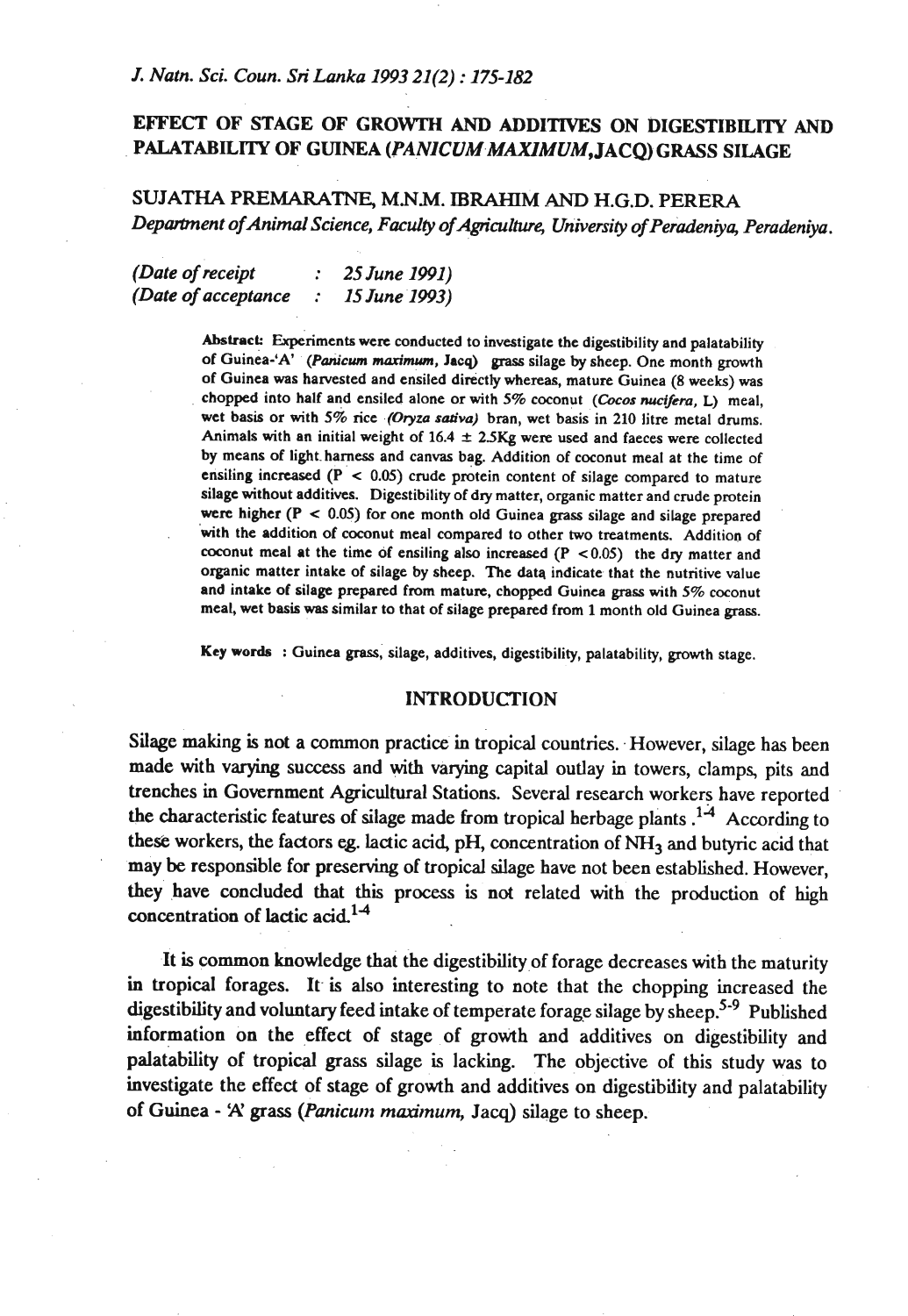#### **METHODS AND MATERIALS**

#### Preparation of **Silage**

**An** established stand of Guinea 'A' **grass** from the Veterinary Research Institute, Gannoruwa, longitude  $80^0$  29'E, latitude  $7^0$  13'N, elevation 485 m was used. The forage was harvested at two periods *viz*, 1 month after foliage regrowth and after flowering (8) weeks). The herbage was handcut to **125 cm** above ground level The forage hested at 1 month after foliage regrowth (about 30 **cm** in length) **was** ensiled alone (Treatment 1) whereas forage harvested after flowering was chopped into half (about **45 cm** in length) and divided into 3 equal portions. One portion of the material **was** ensiled alone (Treatment 2) and the other two portions were ensiled either with 5% coconut **(Cocos**  nucifera, L) meal, wet basis (Treatment 3) or with 5% rice (Oryza sativa) bran, wet basis (Treatment 4). Several samples of the grass were taken while **filling** each silo for subsequent analysis. The grass for ensiling was firmly packed into 210 litre steel drums double lined with O.08mm (1000 gauge) polyethylene bags. An attempt was made to remove as much air above the ensiled mass as possible before each polyethylene bag was sealed. The bags were sealed with plastic coated wire and the **drums** were stored upright in an open barn from harvest until the initiation of sheep feeding trials (about 2 months).

### **Digestibility Studies**

An experiment was conducted with ten sheep (about 4-5 months of age) with an initial weight of  $16.4 \pm 2.5$  Kg. The experiment consisted of two periods, at each period the sheep were placed in three blocks by weight. Sheep within each block were allocated at random to the silages with restriction that no animal would receive the same silage in both periods. The allocation was in a such way that in period 1, treatment's 1 and 2 had three animals each and treatment's 3 and 4 had two animals each In period 2, treatment's 1 and 2 had two animals each and treatment's 3 and 4 had three animals each. **As** such, at the end of two periods, five individual animal **data** were obtained for each treatment. The design used was an incomplete randomized block design.

All sheep were treated for internal parasites with 'Nilworm'. The sheep were fed the silages and 55g of mineral-vitamin mixture twice daily (6 and 18 h) in equal amounts. Silages and water were provided *ad-libihtm.* The sheep were housed in individual 1.22 **x** 1.07 m stalls in a semi-closed barn. Each period consisted of a 14 day preliminary followed by a 7 day measurement period. Canvas bags held by harnesses as described by Fontenot and  $H$ opkins<sup>10</sup> were used to collect faeces. Beginning 2 days before the start until 2 days prior to the end of the 7 days collection period, the silages were sampled at each feeding. The silage samples were frozen daily in doubled plastic bags and composited at the end of the period. Refusals and faeces were collected twice daily and dried at  $55^{\circ}$ C to a constant weight for dry matter determination, allowed to air equilibrate, then ground to pass through a 1 **mm** screen. Kjeldhal nitrogen was determined on faeces, refusals and silage samples.<sup>11</sup> All samples were analysed for dry matter (DM), neutral detergent fibre (NDF),<sup>12</sup> acid detergent fibre (ADF),<sup>13</sup> lignin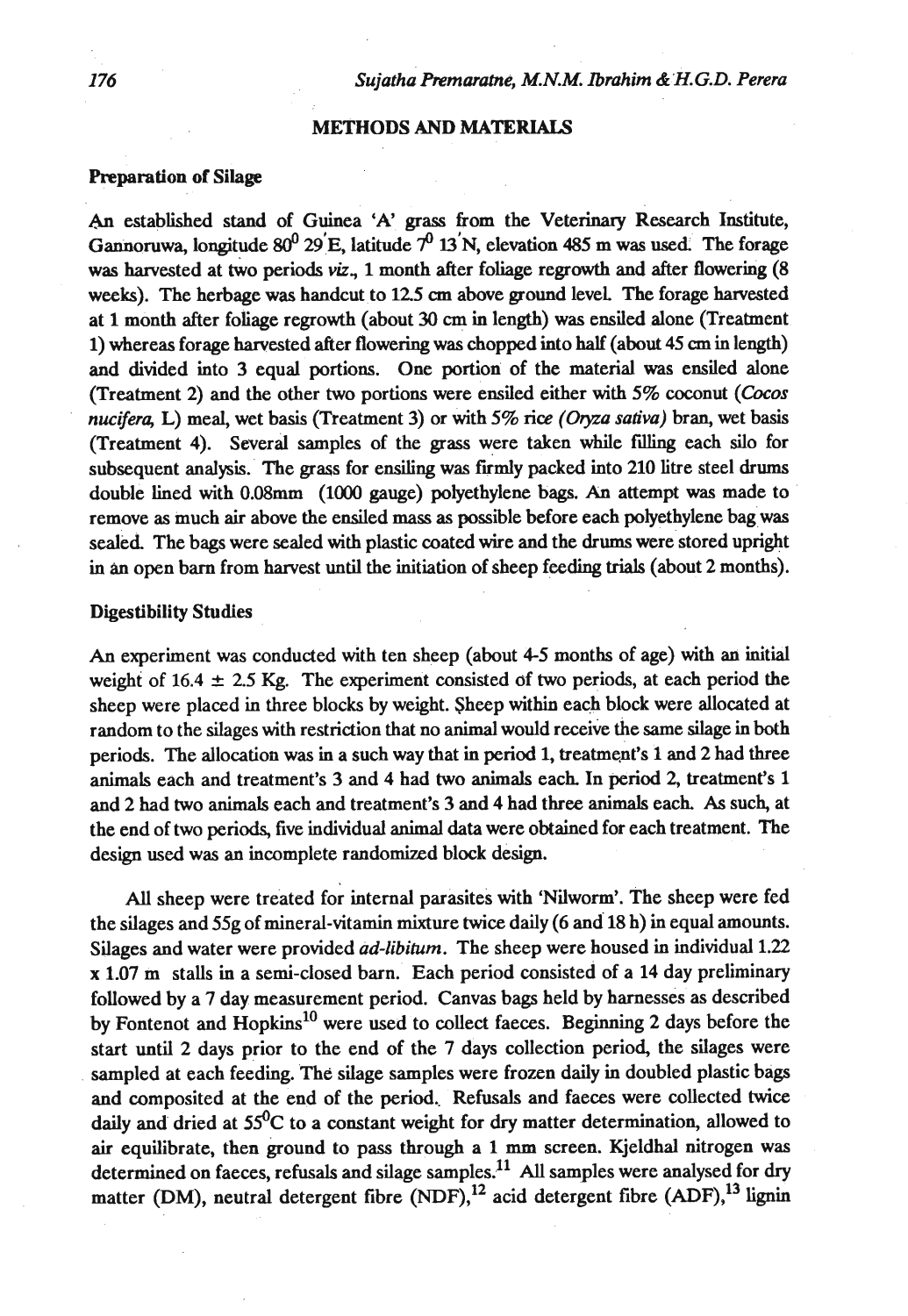and cellulose.<sup>14</sup> All animals were weighed before and after the period. The average of the initial and final weights was used to determine metabolic size  $(\mathbf{W}^{0.75}$  kg) on which dry matter intake was calculated.

#### Statistical Analysis

Statistical analysis were performed using the analysis of variance procedure for an incomplete randomized block design<sup>15</sup> and treatments were compared using least significant difference values.

#### RESULTS

Table 1 presents the composition of Guinea **grass,** coconut meal and'rice bran used in the preparation of silage. Crude protein and water soluble carbohydrate content of coconut meal were very much higher whereas, NDF, ADF, lignin and silica were lower compared to grasses and rice bran used in the preparation of silages. Crude protein content of 1 month Guinea grass was much higher whereas cell wall fractions were lower compared to 2 month Guinea grass. The composition of silage fed in sheep digestibility experiment is shown in Table 2 Addition of coconut meal at the time of ensiling increased  $(P \le 0.05)$  the crude protein content of silage when compared with the mature silage without additives (8.2% **vs** 6.2%). However, there was no signiticant difference between the 1 month old Guinea grass silage and silage prepared with the addition of coconut meal.

| Component                   | Guinea grass |          | Coconut<br>meal | Rice bran |
|-----------------------------|--------------|----------|-----------------|-----------|
|                             | 1-month      | 2-months |                 |           |
| Dry matter                  | 91.5         | 93.0     | 86.0            | 87.4      |
| Crude protein               | 14.1         | 7.8      | 23.1            | 9.5       |
| <b>Ether</b> extract        | 2.3          | 2.3      | 10.9            | 1.5       |
| Cell wall fractions:        |              |          |                 |           |
| <b>NDF</b>                  | 74.7         | 80.8     | 48.9            | 56.2      |
| <b>ADF</b>                  | 48.4         | 52.6     | 29.9            | 47.4      |
| Cellulose                   | 34.4         | 41.2     | 24.7            | 23.1      |
| Hemicellulose               | 26.3         | 28.2     | 19.0            | 8.8       |
| Lignin                      | 10.1         | 11.5     | 4.9             | 11.5      |
| Ash                         | 10.1         | 9.8      | 7.2             | 21.5      |
| <b>Silica</b>               | 3.8          | 4.7      | 0.9             | 10.8      |
| Water soluble carbohydrates | 4.9          | 6.1      | 12.7            | 7.0       |

## Table 1: Composition of Guinea grass, coconut meal and rice bran **(9%** of dry matter) used in the preparation of silage.

**NDF** - **neutral detergent fibre** 

**ADF** - **acid detergent fibre**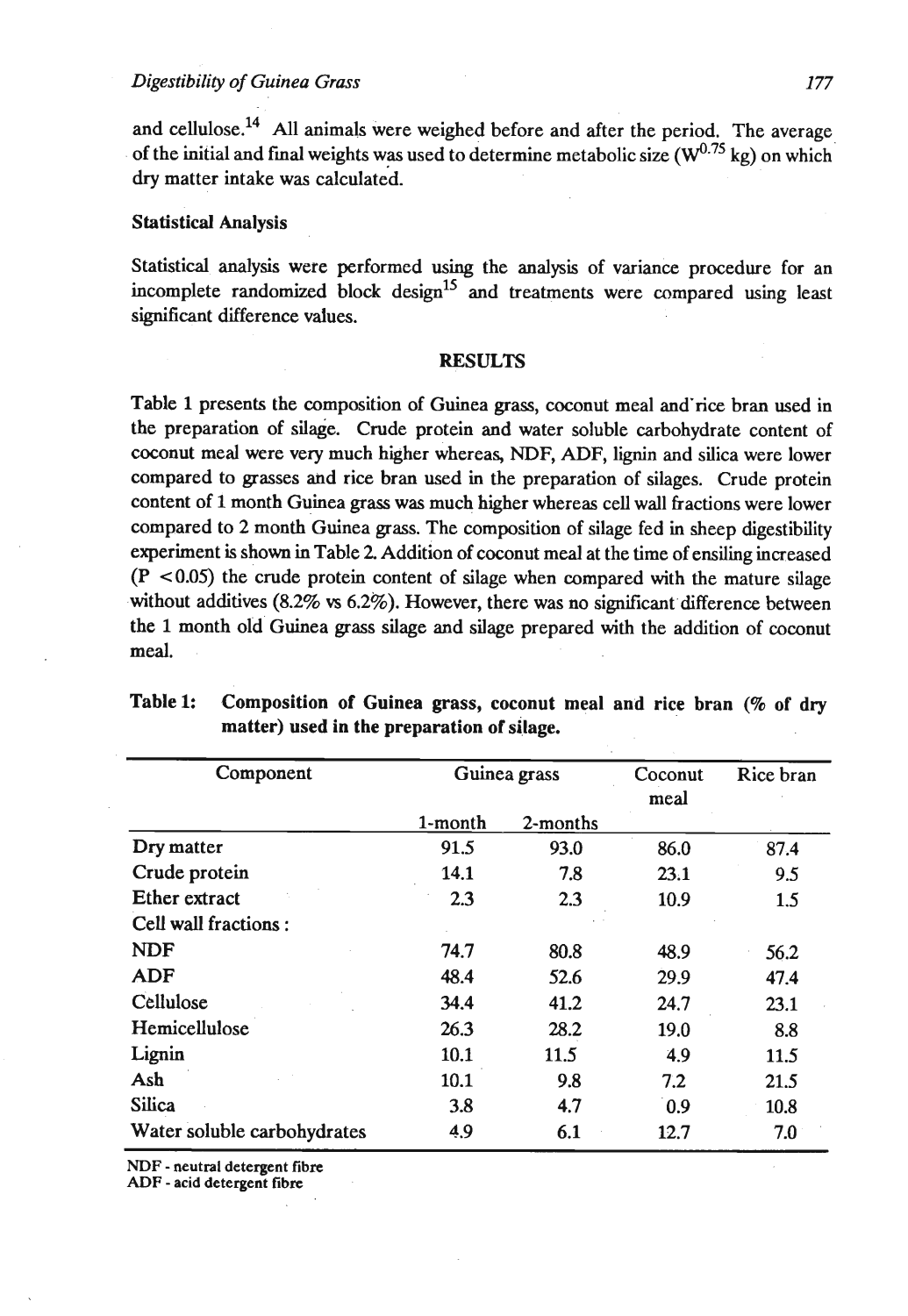| Component           | Growth period       |                   |                   |                   |  |  |
|---------------------|---------------------|-------------------|-------------------|-------------------|--|--|
|                     | 1-month             | 2-months          |                   |                   |  |  |
|                     | No additives        | No additives      | With coconut meal | With rice bran    |  |  |
| Dry matter          | $92.7^{b}$          | 94.9 <sup>c</sup> | 95.9 <sup>c</sup> | $94.4^{\circ}$    |  |  |
| Crude protein       | 8.9 <sup>d</sup>    | $6.2^b$           | $8.2^{c,d}$       | 7.6 <sup>c</sup>  |  |  |
| Cell wall fractions |                     |                   |                   |                   |  |  |
| <b>NDF</b>          | $67.5^{\mathrm{b}}$ | 71.9 <sup>c</sup> | 68.0 <sup>b</sup> | 66.8 <sup>b</sup> |  |  |
| <b>ADF</b>          | 52.0                | 54.4              | 50.7              | 51.5              |  |  |
| Cellulose           | $36.8^{c,d}$        | 37.8 <sup>d</sup> | $35.9^{b,c}$      | $34.9^{b}$        |  |  |
| Hemicellulose       | 15.5                | 17.5              | 18.8              | 15.3              |  |  |
| Lignin              | $\cdot 10.5$        | 11.0              | 8.9               | 10.0              |  |  |

| Table 2: | Composition and cell wall fractions of silage fed in sheep digestibility and |
|----------|------------------------------------------------------------------------------|
|          | palatability trials $(\%$ of dry matter) <sup>a</sup> .                      |

Dry basis

**Different superscripts in a row are significantly different (** $P < 0.05$ **).** 

Dry matter and organic matter intake of silage per metabolic body weight of sheep were much higher (P **c 0.05)** for silage prepared with coconut meal compared to other three treatments (Table **3).** Table 4 presents the digestibility of Guinea - 'A' silage by sheep. Digestibility of dry matter, organic matter and crude protein were higher (P < **0.05)** for **1** month old Guinea grass silage compared to mature grass silage without additives. Furthermore, digestibility of dry matter, organic matter and crude protein were higher (P **~0.05)** for 1 month old grass silage and silage prepared with the addition of coconut meal compared to other two treatments (2 month old grass silage control and 2 month old grass silage with rice bran). Addition of coconut meal at the time of ensiling increased  $(P < 0.05)$  the organic matter digestibility of the ensiled product by **4.5** digestibility units compared to mature silage without additives. However, addition of coconut meal at the time of ensiling increased (P **~0.05)** the crude protein digestibility of the ensiled product by **9.7** digestibility units compared to the mature grass silage without additives. Addition of rice bran at the time of ensiling decreased (P < **0.05)** the dry matter and organic matter digestibility of silage compared with mature grass silage without additives (Table 4). Addition of rice bran at the time of ensiling also decreased (P < **0.05)** the digestibility of cell wall fractions.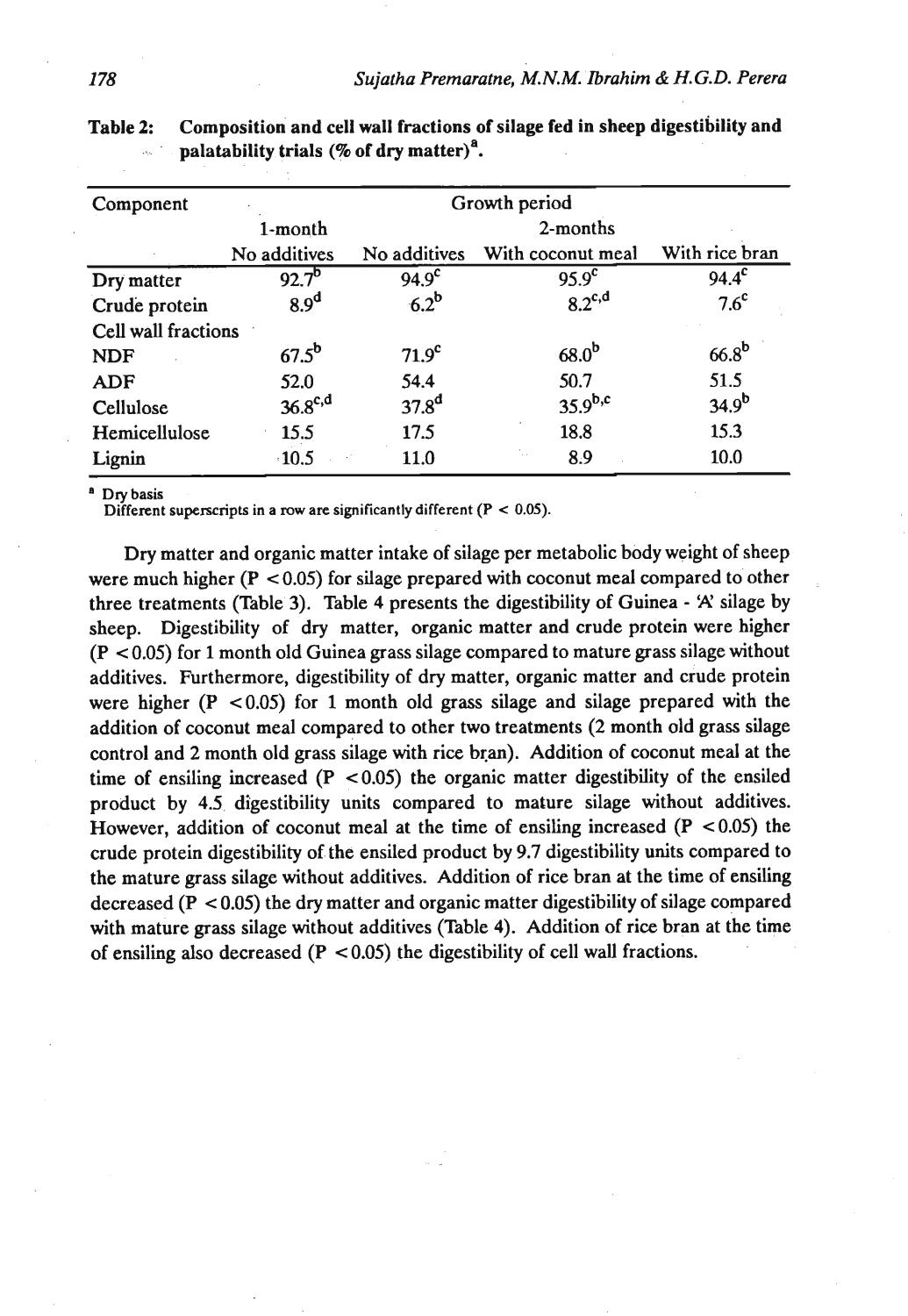| Component             |                  | Growth period   |                                               |                                   |  |  |  |
|-----------------------|------------------|-----------------|-----------------------------------------------|-----------------------------------|--|--|--|
|                       | 1-month          | $2$ -months     |                                               |                                   |  |  |  |
|                       | No additives     |                 | No additives With coconut meal With rice bran |                                   |  |  |  |
| Dry matter intake     |                  |                 |                                               |                                   |  |  |  |
| g/day                 | 497 <sup>b</sup> | $516^{b,c}$     | 602 <sup>d</sup>                              |                                   |  |  |  |
| $g/W^{0.75}$ kg/day   | 60 <sup>b</sup>  | 61 <sup>b</sup> | 68 <sup>c</sup>                               | $-571^{c,d}$<br>66 <sup>b,c</sup> |  |  |  |
| Organic matter intake |                  |                 |                                               |                                   |  |  |  |
| g/day                 | 437              | 450             | 527                                           |                                   |  |  |  |
| $g/W^{0.75}$ kg/day   | 53 <sup>b</sup>  | $53^b$          | 59 <sup>c</sup>                               | $\frac{492}{57}$ <sub>b,c</sub>   |  |  |  |

|  |  | Table 3: Dry matter and organic matter intake of sheep fed Guinea - 'A' silage. <sup>a</sup> |  |  |  |  |  |
|--|--|----------------------------------------------------------------------------------------------|--|--|--|--|--|
|--|--|----------------------------------------------------------------------------------------------|--|--|--|--|--|

Mean of five animals.

Different superscripts in a **row** are significantly different (P < 0.05).

| Component            | Growth period     |                   |                                               |            |  |  |
|----------------------|-------------------|-------------------|-----------------------------------------------|------------|--|--|
|                      | 1-month           | 2-months          |                                               |            |  |  |
|                      | No additives      |                   | No additives With coconut meal With rice bran |            |  |  |
| Dry matter           | $51.5^d$          | $45.2^{\circ}$    | 50.8 <sup>d</sup>                             | $42.3^{b}$ |  |  |
| Organic matter       | 55.7 <sup>d</sup> | $51.3^{\circ}$    | 55.8 <sup>d</sup>                             | $48.2^{b}$ |  |  |
| DOMD('D' value)      | 48.9 <sup>d</sup> | $44.7^c$          | $48.8^d$                                      | $41.5^{b}$ |  |  |
| Crude protein        | 52.8 <sup>d</sup> | $44.5^{b}$        | $54.2^c$                                      | $45.1^{b}$ |  |  |
| Cell wall fractions: |                   |                   |                                               |            |  |  |
| <b>NDF</b>           | 50.3 <sup>d</sup> | $45.4^{\circ}$    | $47.5^{\text{c,d}}$                           | $34.7^{b}$ |  |  |
| <b>ADF</b>           | 48.3 <sup>d</sup> | $40.4^{\circ}$    | 48.3 <sup>d</sup>                             | $26.3^{b}$ |  |  |
| Cellulose            | $60.0^{c,d}$      | 57.0 <sup>c</sup> | 63.2 <sup>d</sup>                             | $49.2^{b}$ |  |  |
| Hemicellulose        | $65.7^c$          | $58.9^{b}$        | $64.3^{\circ}$                                | $57.1^{b}$ |  |  |

## Table 4: Digestibility co-efficients of Guinea - 'A' silage  $(\%)^a$ .

Mean of five animals

Different superscripts in a **row** are significantly different (P < 0.05).

#### **DISCUSSION**

Addition of coconut meal and rice bran at the time of ensiling increased the crude protein content of silage compared with mature silage without additives. This increase in crude protein content is associated with the higher crude protein content of these additives (Table 1). Dry matter and organic matter intake of silage with coconut meal was higher compared to 1 month and 2 month grass silage without additives (Table 3). However, there was no difference in intake between silages with coconut meal and rice bran. This may be due to the better fermentation improving the palatability of these silages. The intake of mature forage silage without additives was almost similar to that of unchopped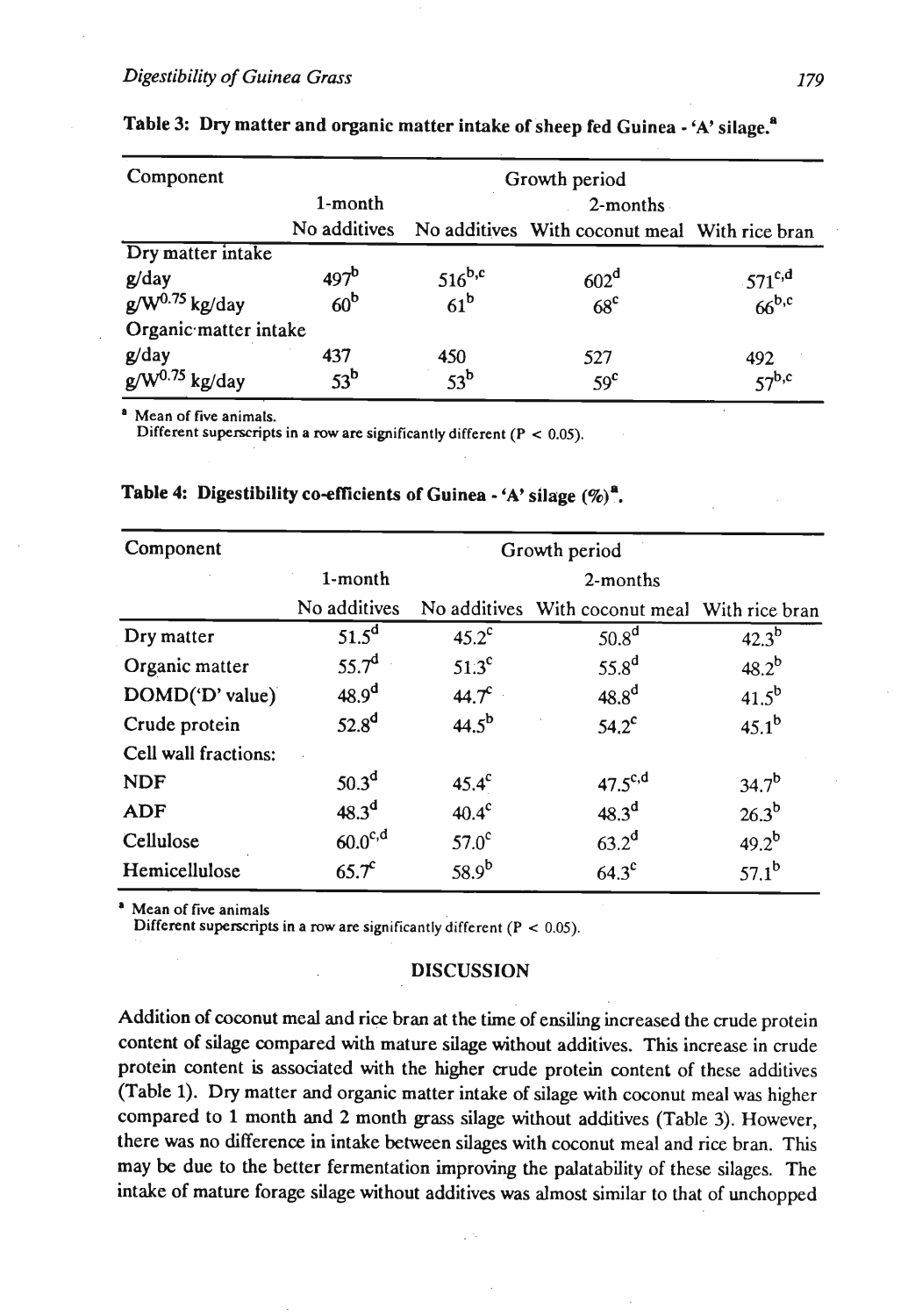1 month old silage. This seems surprising in view of the effect of stage of maturity on the fermentation quality of silage. However, Anderson<sup>5</sup> has shown that there was no significant effect of stage of maturity on silage intake by sheep. According to Table 4, digestibility of dry matter, organic matter, crude protein and cellwall fractions were higher for 1 month old Guinea grass silage compared to mature grass silage without additives. It is generally accepted that the digestibility of forage decreases with increased maturity. $2,16,17$  Digestibility of dry matter, organic matter and crude protein were higher for 1 month old grass silage and silage prepared with the addition of coconut meal compared to other two treatments (2 month old grass silage control and 2 month old grass silage with rice bran). The increased digestibiity after adding coconut meal during ensiling may be due to improved fermentation. The crude protein content of coconut meal may also increase nitrogen available for microbial growth that in **turn** may improve the digestibility.

In conclusion, the results presented here indicate that the stage of maturity of the forage significantly affect the digestibility of silage but had no effect on the voluntary feed intake. Furthermore, addition of coconut meal at the time of ensiling increased the digestibility of silage. The data indicate that the nutritive value and intake of silage of mature, chopped Guinea grass with 5% coconut meal, wet basis, was similar to that of silage prepared from 1 month old unchopped Guinea grass.

#### Acknowledgement

We thank the Veterinary Research Institute for supplying grass, Chandra Unawatune for assistance with chemical analysis and A.L. Badurdeen for statistical analysis. This work was supported by a grant from the Natural Resources, Energy and Science Authority of Sri Lanka.

#### References

- 1. Catchpoole V.R. & Henzell, E.P. (1971). Silage and silage making from tropical herbage species. *Herbage Abstracts* **41**: 213-221.
- 2. Panditharatne S. (1984). Ensiling characteristics, digestibility and palatability of tropical grasses as affected by growth stage, chopping length and additives. Ph.D. Dissertation, Virginia Polytechnic Institute and State University, VA.
- 3. Tosi H. (1973). Ensilage de Gramineas tropicais sob differentes tratamentos. Ph.D. Dissertation, Estado de Sao Paulo, Brazil.
- 4. Xande A. (1978). L'ensilage d'herb, une technique de conservation dl'herbe permettant depallier au deficit alimentaire des ruminants durant la periode du caremeo 1. Aspects theorique et pratique-particularite des fourrage (Ensilage of grass, a conservation technique for obviating the food shortage of ruminants during the dry season. 1. Theoretical and practical aspects particularities of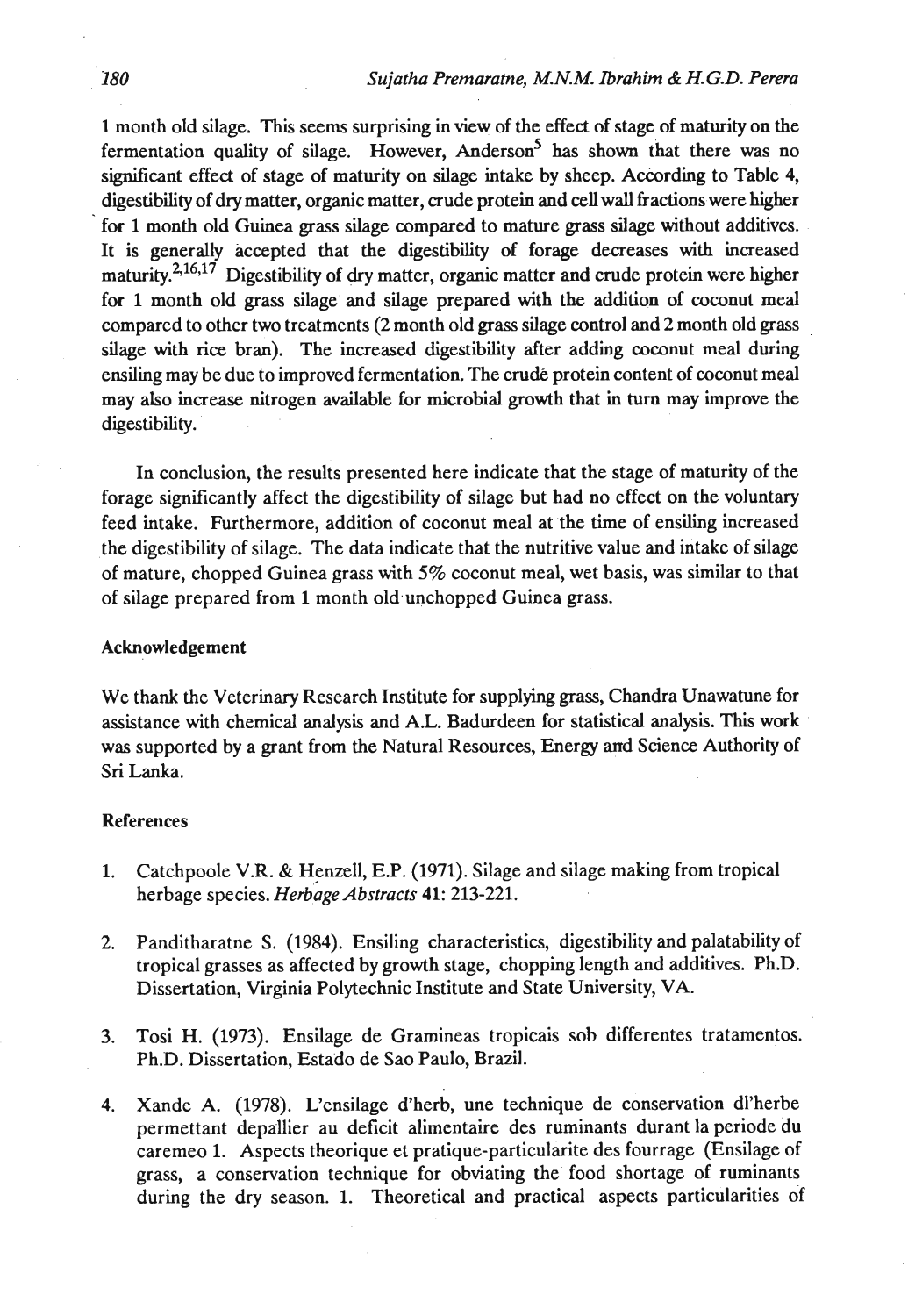tropical forages). Journal Nouvelles Agronomiques des Antilles et de la Guyane. 2: 63-80.

- 5. Anderson **R.** (1982). Effect of stage of maturity and chop length on the chemical composition and utilization of formic acid-treated ryegrass and formic acid silage by sheep. *Grass and Forage Science* 27:139-145.
- 6. Deswysen A,, Vanebelle M., & Focant M. (1978). The effect of silage chop length on the voluntary intake and ruminant behavior of sheep. *Journal of the British Grassland Society.* 33: 107-115.
- 7. Dulphy **J.P.** & Demarquilly C. (1973). Influence de la machine de recolte et de la finesse de hachage sur la valeur alimentaire des ensilage. (Influence of harvesting machine and chop length on the alimentaryvalue of *silage).Annals Zootechnie*  22: 199-217.
- **8.** Dulphy **J.P.** & Michalet **B.** (1975). Influence comparee de la machine de recolte sur le quantities **d'** ensilage ingerees par de genisses et des moutons. (Comparative effect of harvesting machine on silage intake by heifers and sheep). *Annals Zootechnie.* 24:757-763.
- 9. Thomas P.S., Kelly N.C. & Wait M.K.  $(1976)$ . The effect of physical form of a silage on itsvoluntary composition and digestibility by sheep. *Journal of the British Grassland Society* 31: 19-22.
- 10. Fontenot J.P. & Hopkins **H.A.** (1965). Effect of physical form of different parts of lamb fattening rations on feedlot performance and digestibility. *Journal of Animal Science.* 24(1):62.
- 11. Association of Official Analytical Chemists. (1980). *Official Methods of Analysis (12th ed)* Washington D.C.
- 12. Van Soest P.J. & Wine R.H. (1967). Use of detergent in the analysis of fibrous feeds. IV. The determination of plant cell wall constituents. *Journal of the Association of Oficial Analytical Chemists. 50:* 50-55.
- 13. Van Soest PJ. (1953). The use of detergents in the analysis of fibrous feeds: 1I.A rapid method for determination of fiber and lignin. *Journal of the Association of Official Analytical Chemists* 46:'829-835.
- 14. **Van** Soest PJ. & Wine **R.H.** (1968). Determination of lignin and cellulose in acid-detergent fibre with Permanganate. *Journal of the Association of Official Analytical Chemists* 51: 780-785.
- 15. Steel R.G.D. & Torrie J.R. (1960). *Principles* **and** *Procedures in Statistics.* McGraw . . Hill, New York.